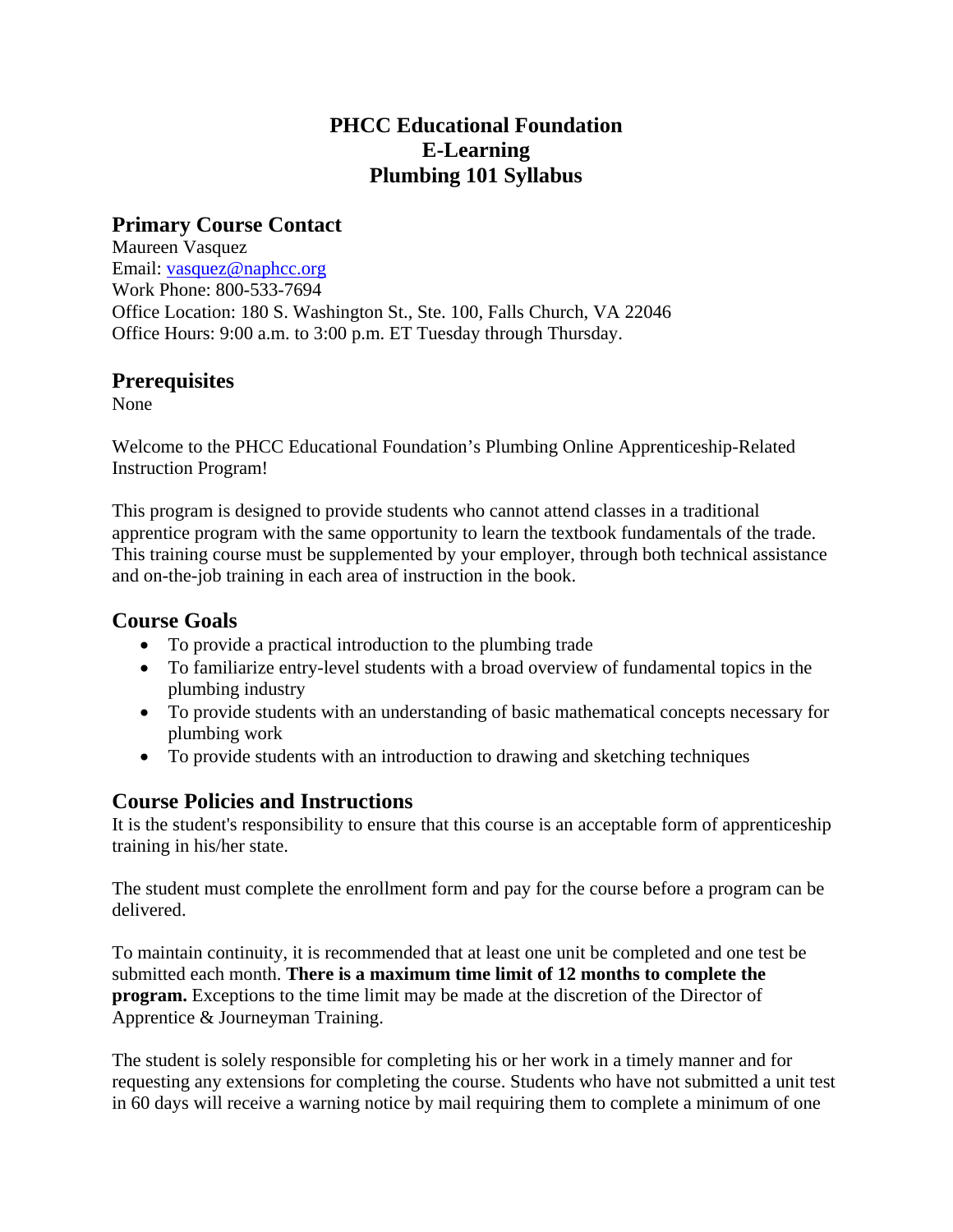unit test within 30 days to remain active in the program. Students failing to submit a unit test for 90 consecutive days will be dropped from the program. If the student is dropped from the program, the student forfeits all money paid for the program and receives no credit for the portion completed.

Students in good standing (with an average test grade of 70% or higher) dropped from the program may reinstate their registration and resume studies within 6 months of the date dropped by paying a \$100 reinstatement fee.

No refunds are available on this course.

**All tests are closed-book and are taken on the honor system.** Students are expected to submit original work at all times. Any answers on a test that are verbatim from the textbook will be marked incorrect and no credit will be given. Students violating this policy are subject to removal from the program at the discretion of the PHCC Educational Foundation. All students removed from the program are ineligible for refunds and may not be reinstated in the program under any circumstances.

On-the-job training must be coordinated with the student's employer. **On-the-job training is the responsibility of the apprentice and his/her sponsor.** The apprentice and employer are responsible for maintaining accurate records of on-the-job training and supplying those to the appropriate state apprenticeship agency as required in the state where the apprentice is registered.

Due to varying state requirements for licensing, students are limited to enrollment in one course per calendar year. Exceptions may be made on a case-by-case basis. Requests for waivers to this policy must be made in writing to: Merry Beth Hall, Director of Apprentice & Journeyman Training, PHCC Educational Foundation, 180 S. Washington St., Ste. 100, Falls Church, VA 22046.

# **Course Requirements & Grading**

In order to successfully complete this course, each student must complete all assignments including:

- Reading assignments
- Three discussion board assignments
- One drawing assignment
- One math pre-test
- Nine unit tests
- One final exam

Online tests may need instructor review and will be graded and returned within 7 days from the date submitted. In the case of tests or assignments with drawings, please allow up to 30 days for tests to be graded and returned. If you have not received your graded test within 30 days, please contact us at 800-533-7694 or by email at vasquez@naphcc.org.

Please note that online tests may show an answer as incorrect when it is actually correct. This occurs with fill in the blank and short answer questions. The software is not intuitive and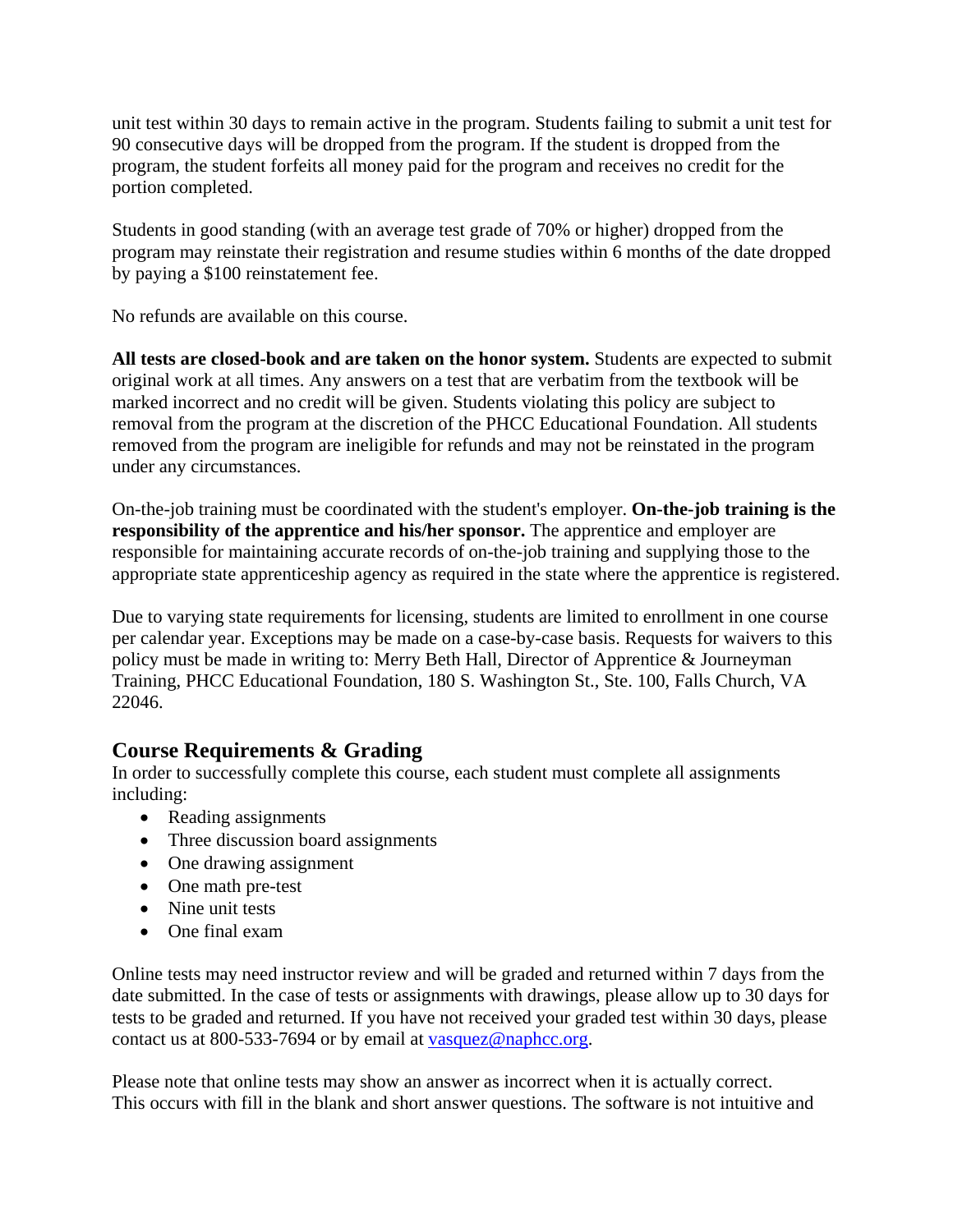spelling errors or verbiage not exactly like the answer key trigger the software to mark an answer wrong when it is not. The instructor will review all tests to override the software errors so your grade is correct. Please allow up to 7 days from the date submitted for the instructor to review your test.

Students and their employers are responsible for maintaining records for on-the-job training as required by the state in which they are regulated. Upon request, the PHCC Educational Foundation will provide student progress reports on the home study (apprenticeship-related instruction) portion of the apprenticeship to the appropriate state licensing entity.

All assignments must be completed in order to finish and pass the course.

Students are required to achieve a passing grade of 70% on each test. In the case of a score lower than 70%, a test may be re-taken after the student reviews the unit again and is prepared to retake the exam. Students must contact the instructor to re-take the exam (vasquez@naphcc.org) and must wait at least 10 days from the previous attempt before re-taking the exam.

A certificate of completion will be awarded for completion of the program with a minimum 70% grade.

Grades will be calculated based on a total of 500 possible points, meaning that a student must earn at least 350 points to successfully complete the course. However, please note above that students must score a 70% on each test in order to pass that component of the course. Unit tests are worth 25 points each, so 17.5 out of 25 must be scored in order to pass a unit test. Weighting of course assignments and tests is as follows:

Discussion board assignments (3) - 25 points each (75 points total) Drawing assignment  $(1)$  - 50 points Math pre-test  $(1)$  – 50 points Unit tests (9) - 25 points each (225 points total) Final exam  $(1)$  - 100 points

# **Required Textbooks**

PHCC Educational Foundation Plumbing Apprentice & Journeyman Training Committee (2012). *Plumbing 101*, 6th ed. Clifton Park, NY: Delmar, Cengage Learning.

American College of Emergency Physicians (2014). *First Aid Manual*, 5th ed. New York, NY: DK Publishing, Inc.

### **Assignments**

In order to stay on track for course completion within 12 months, students are expected to complete one unit per month.

### **Unit 1 - Plumbing Essentials and Tools**

Read Chapters 1 and 2 in the *Plumbing 101* textbook.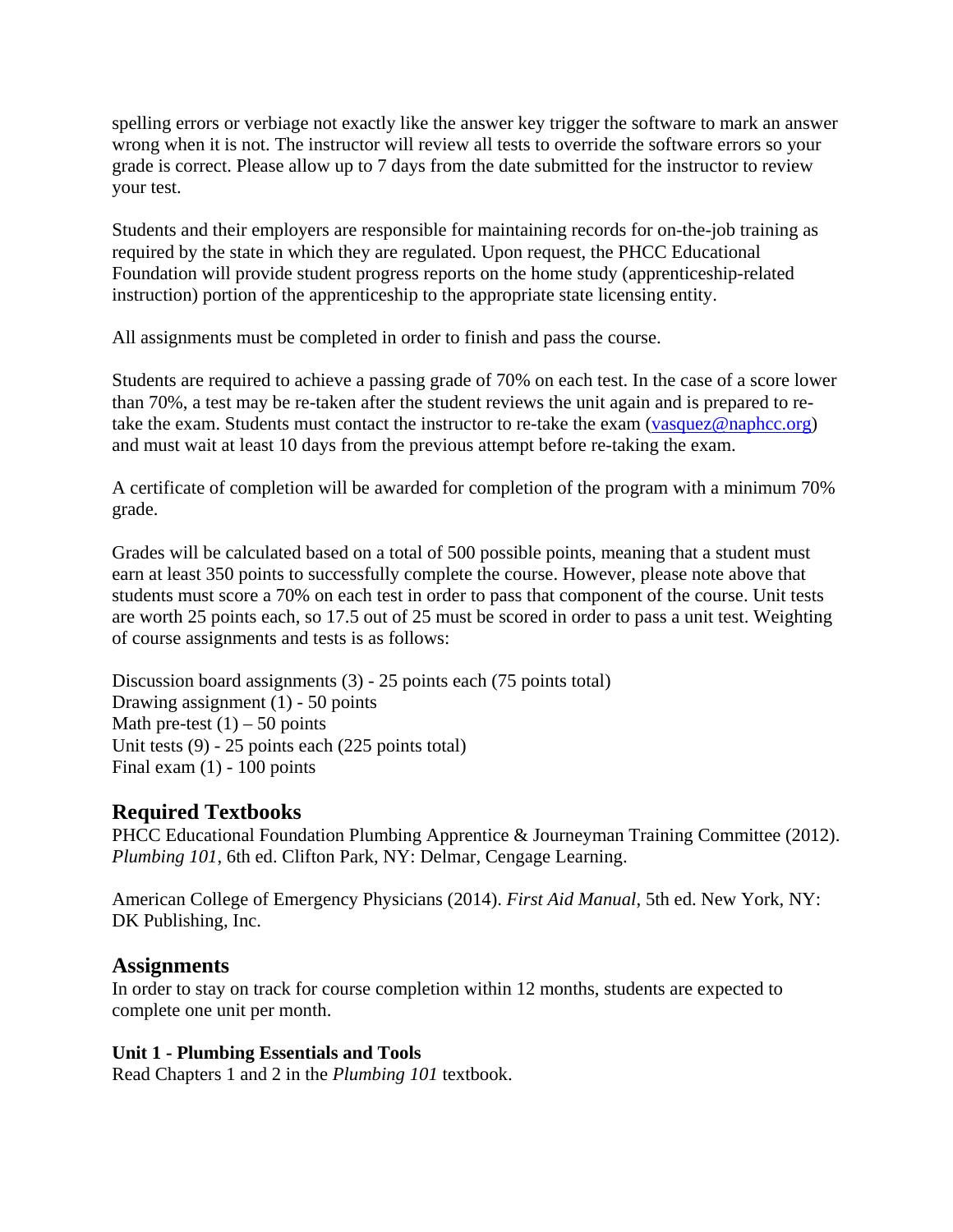Video - History of Plumbing (Modern Marvels)

Video - Careers in Plumbing

Video - Soft Skills Part 1

Video - Soft Skills Part 2

Article - 5 Minutes Early is On Time

Discussion Board Assignment #1: Visit your local or state licensing board web site to find regulations pertinent to the plumbing trade in your area. Note what is required for a plumber to practice his/her trade and what is required for a contractor to run a business. Go to the Discussion Board and enter the information requested in Assignment #1 (specific instructions are on the Discussion Board page).

Test #1: Once you have studied the content of Chapters 1 and 2 and are prepared to take a test, you may take the Unit 1 Test by clicking on the link at the bottom of this page. Once you start the test, you may not leave it and come back later. You must complete it at that time. Make sure you have enough time to finish the test before starting it! Please note that each test in this course is a **closed-book test**. As with any academic program, it is expected that you will complete each test without any outside assistance. You are on the honor system. It is our practice to check answers against the book and to mark answers as incorrect when we have reason to believe you are not following the honor system.

#### **Unit 2 - First Aid & Safety**

Read Chapter 3 in the *Plumbing 101* textbook and Chapters 1-7 and 9-13 in the *First Aid Manual (4th edition)* or Chapters 1-12 in the *First Aid Manual (5th edition)*. It is recommended that you attend a Red Cross first aid course in your area to ensure that you have hands-on experience with first aid.

Video - Are You Bringing Home More than the Bacon?

Test #2: Once you have studied the content for this unit and are prepared to take a test, you may take Unit Test 2 by clicking on the link at the bottom of this page. Again, this is a closed-book test and you may not receive any outside assistance to complete it.

#### **Unit 3 - Basic Math for Plumbing**

Read Chapter 4 in the *Plumbing 101* textbook. Complete the answers to the problems in the textbook. An answer key is provided in Appendix C of the textbook.

Scroll to the bottom of this page for the Plumbing 101 Math site link from Cengage Learning. Click to launch the program. Follow the Plumbing 101 Math System Tutorial (attached at top of this page) to learn how to log in to the system and navigate the topics you need to cover. You must log in and enter the Learning Code LCAXL7HV3C to enter the course site for Plumbing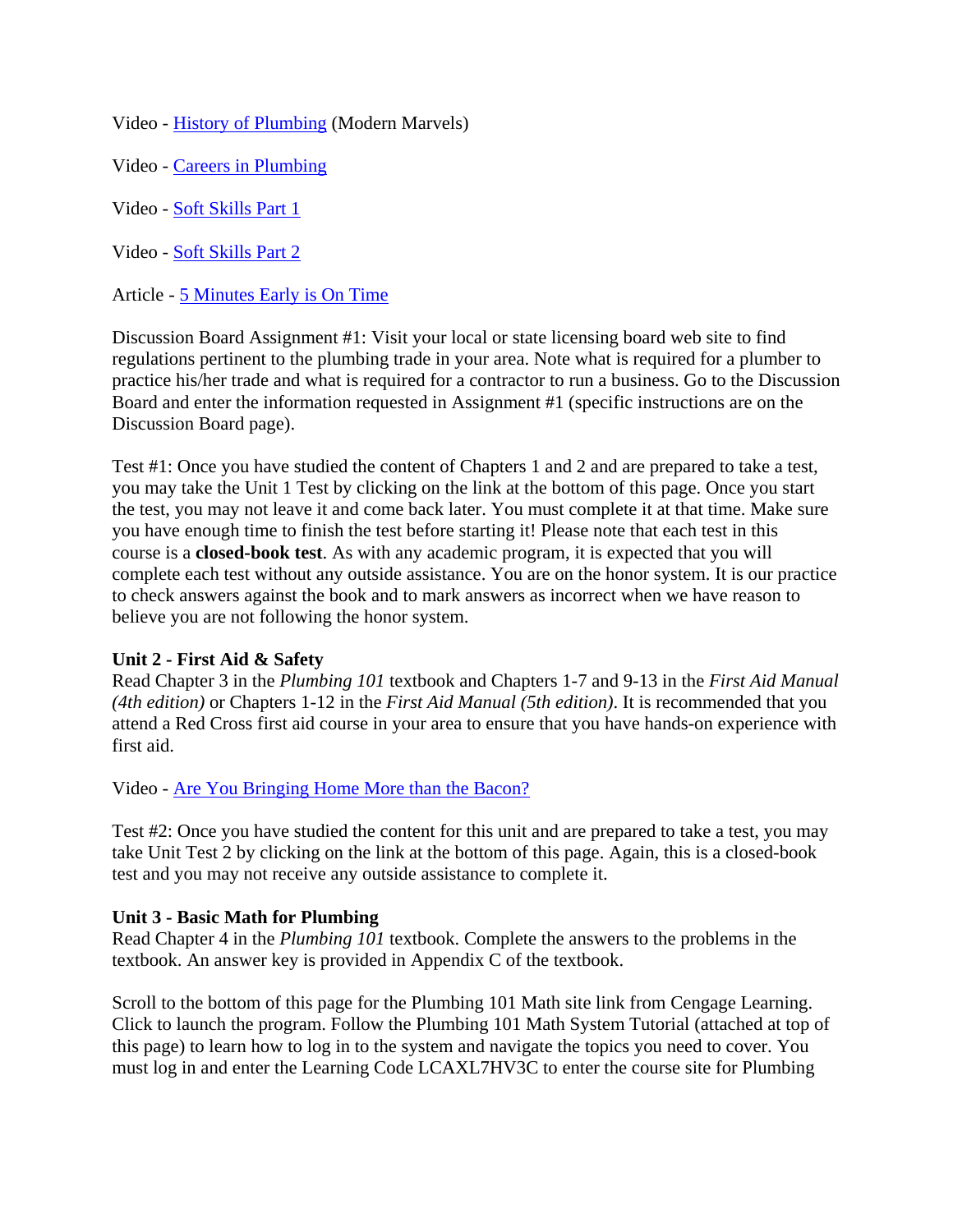101 the first time you log in. You are responsible for reviewing and mastering all of the content in the following math subject areas for this unit:

Basic Operations

Fractions

Decimals

**Measurement** 

Converting Measures

Operating with Measures

Geometry (Circles, Triangles, Pythagorean Theorem, Quadrilaterals)

When you have reviewed these items, you may complete the Unit 3 Review to prepare for the Unit 3 test (listed under the Tests heading on the external course site).

Test #3: Once you have mastered the content of this unit and are prepared to take a test, click on the link below to take Unit Test 3. This is a closed-book test!

### **Unit 4 - Plumbing & Construction Basics**

Read Chapters 5-6 in the *Plumbing 101* textbook.

Video - What is Backflow?

Video - Drinking Water Treatment Plant

Video - Wastewater Treatment Plant

Discussion Board Assignment #2: Each year, public water utilities are required to submit water quality reports to the EPA. Visit the web site for the nearest public water utility in your area. What contaminants were found in the water in your area? At what levels? Are these levels considered violations of EPA requirements? What were the sources of these contaminants? Visit the Discussion Board page to enter this information.

Test #4: Once you are prepared for the test on this unit, click on the Unit 4 Test link at the bottom of this page. No outside assistance!

#### **Unit 5 - Piping Materials & Joining Methods**

Read Chapters 7-8 in the *Plumbing 101* textbook. Ask your supervisor to give you opportunities to practice properly joining the various types of piping in the field. Have your supervisor check your work and make recommendations for improvement where needed.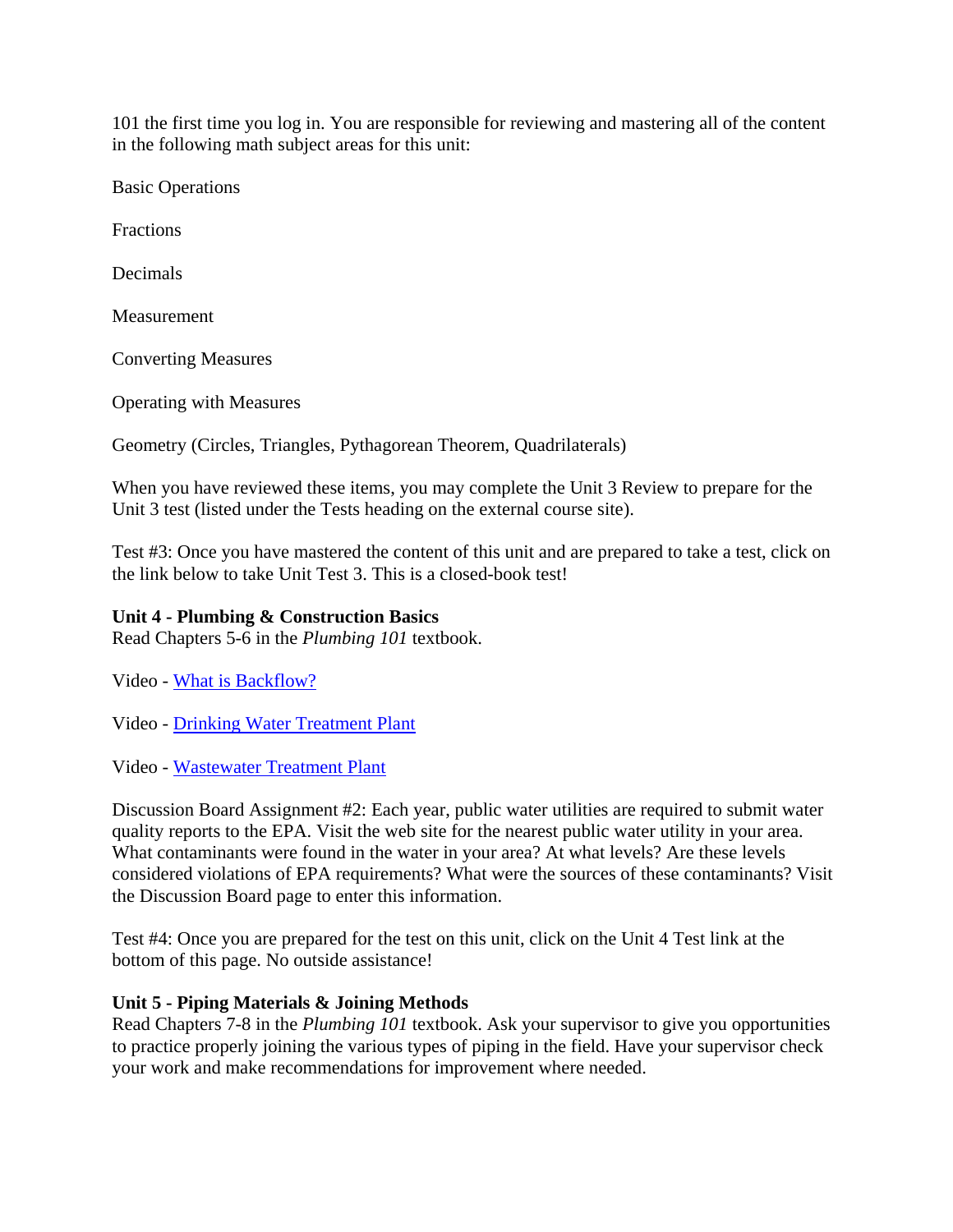Video - Soldering No-Lead Copper Alloys

Video - Solderless Fittings

Test #5: Click the link at the bottom of this page to take Unit Test 5. Again, this is a closed-book test.

### **Unit 6 - Squares, Square Roots & Basic Geometry**

Read Chapter 9 in the *Plumbing 101* textbook. Complete the answers to the problems in the textbook. An answer key is provided in Appendix C of the textbook.

Return to the Plumbing 101 Math site link from Cengage Learning (link at the bottom of this page). Follow the Plumbing 101 Math System Tutorial (attached at top of this page) to log into the system and navigate the topics you need to cover. You are responsible for reviewing and mastering all of the content in the following math subject areas for this unit:

Number Sense (Roots)

Geometry (Angles, Triangles, Pythagorean Theorem, Circles, Degrees, Minutes & Seconds)

A Unit 6 Review is available to help you prepare for the Unit 6 test. It is optional. However, the assignment below is REQUIRED.

When you have reviewed these items, please **complete the Plumbing 101 Math Review** (listed under the Tests heading on the external course site). This review includes all math for the course (Units 3 and 6) and is worth 50 points. You have up to three attempts to get the best grade possible on this assignment.

Test #6: Once you have mastered the content of this unit and are prepared to take a test, click the Unit 6 Test link at the bottom of this page. This is a closed-book test!

#### **Unit 7 - Fixtures, Faucets & Valves**

Read Chapters 10-12 in the *Plumbing 101* textbook.

Discussion Board Assignment #3: Select a fixture, faucet, or valve that you are using on the job and visit the manufacturer's web site to obtain a specification sheet for that item. What is contained on the specification sheet? See the Discussion Board page for more directions on completing this assignment. The External Links page includes links to many manufacturers of these products.

Test #7: When you are prepared to take the Unit 7 Test, click on the link at the bottom of this page. As always, this is a closed-book test.

#### **Unit 8 - Water Heaters**

Read Chapter 13 in the *Plumbing 101* textbook.